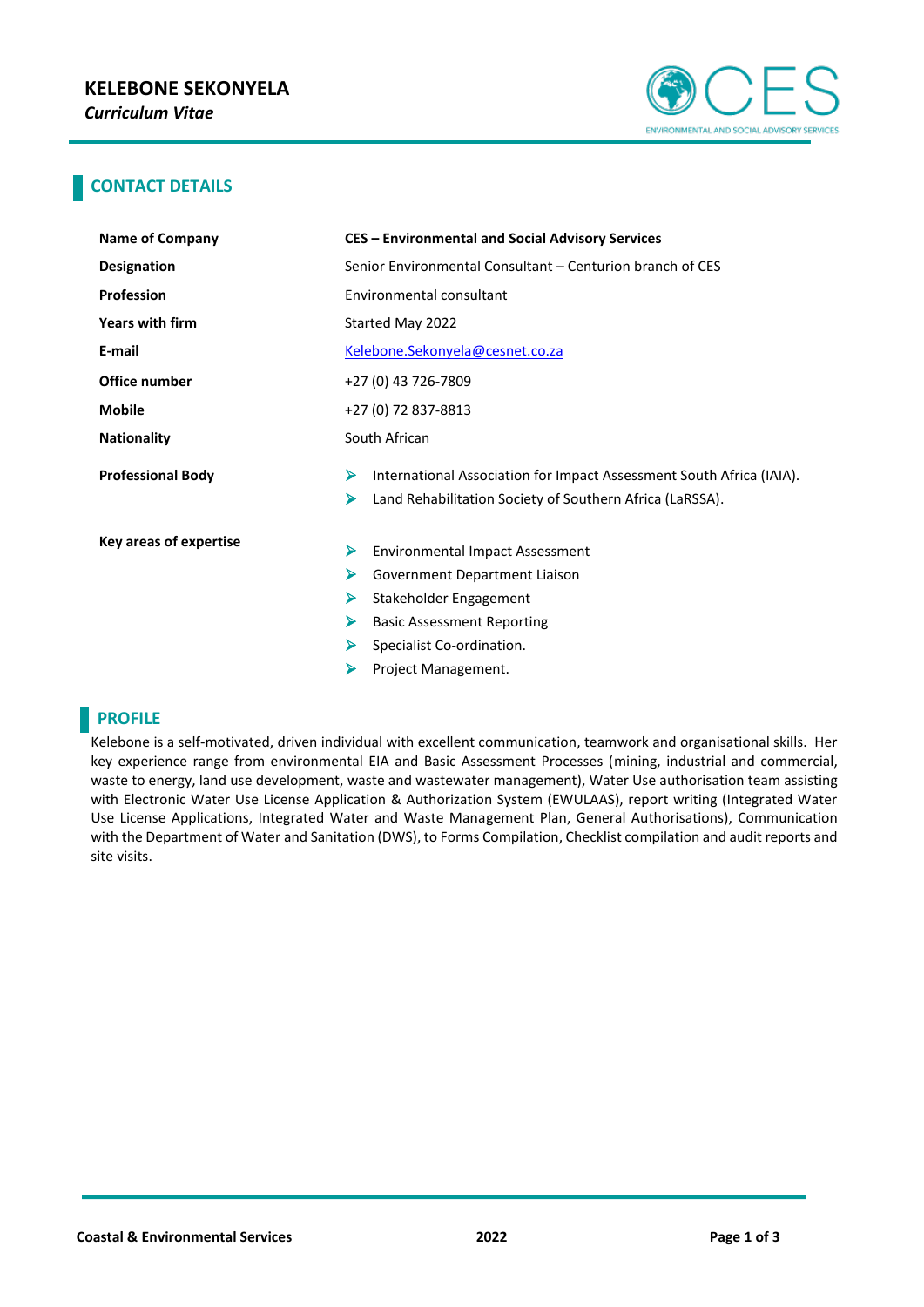# **KELEBONE SEKONYELA**

*Curriculum Vitae*



| <b>EMPLOYMENT</b><br><b>EXPERIENCE</b>   | May 2022 - Current: Senior Environmental Consultant (Coastal & Environmental<br>⋗<br>Services, Centurion, South Africa)<br>October 2019 - April 2022: Environmental Consultant (Eco Elementum (Pty) Ltd,<br>⋗<br>Pretoria, South Africa)<br>April 2019 - September 2019: Water Use Authorisation Consultant (GCS (Pty) Ltd,<br>⋗<br>Sandton, South Africa)<br>April 2018 - March 2019: Environmental Intern (GCS (Pty) Ltd, Sandton, South Africa)<br>⋗                                                                                                                                                                                                                                                                                                                                                                                                                                                                                                                                                                                                                                                                                                                                                                                                                                                                                       |
|------------------------------------------|-----------------------------------------------------------------------------------------------------------------------------------------------------------------------------------------------------------------------------------------------------------------------------------------------------------------------------------------------------------------------------------------------------------------------------------------------------------------------------------------------------------------------------------------------------------------------------------------------------------------------------------------------------------------------------------------------------------------------------------------------------------------------------------------------------------------------------------------------------------------------------------------------------------------------------------------------------------------------------------------------------------------------------------------------------------------------------------------------------------------------------------------------------------------------------------------------------------------------------------------------------------------------------------------------------------------------------------------------|
| <b>ACADEMIC</b><br><b>QUALIFICATIONS</b> | Master of Science: Environmental Management - University of Johannesburg - 2018<br>⋗<br>Bachelor of Arts (Hons): Geography - University of Johannesburg - 2014<br>➤<br>Bachelor of Arts: Geography - University of Johannesburg -2013<br>⋗                                                                                                                                                                                                                                                                                                                                                                                                                                                                                                                                                                                                                                                                                                                                                                                                                                                                                                                                                                                                                                                                                                    |
| <b>COURSES</b>                           | Annual Social and Labour Plan Conference - Intelligence Transfer Centre - June 2018<br>⋗<br>DWS Section 21 (c) and (i) Water Use Authorization training course - Carin Bosman<br>⋗<br>Sustainable Solutions cc (CBSS) - November 2018<br>Modern technologies and pathways for the energetic use of biomass - SANEA and<br>⋗<br>SeTAR-October 2015                                                                                                                                                                                                                                                                                                                                                                                                                                                                                                                                                                                                                                                                                                                                                                                                                                                                                                                                                                                             |
| <b>CONSULTING</b><br><b>EXPERIENCE</b>   | <b>Environmental Impact Assessment</b><br>Managed numerous projects for Environmental Authorisation (EA) in terms of (NEMA, Act<br>⋗<br>No. 107 of 1998) which involved compiling Basic Assessment Reports (BAR), conducting<br>stakeholder engagement and site visits.<br>Involved in the drafting of EIA reports in terms of relevant EIA legislation and regulations<br>⋗<br>for development proposals for mining.<br>Assisted with Section 102 Amendment Project which included EIA and EMP report<br>⋗<br>compilation as well as public consultation of the various aspects of projects.<br>Water Use Licensing and Integrated Water and Waste Management Plan Compilation<br>Managed projects for water use license authorisations in terms of relevant NWA<br>legislation and regulations for various mining companies including Beryl, South32,<br>Thungela, Forzando, Into Africa, and Eyethu.<br>Projects involves the following:<br>⋗<br>Compilation of the IWWMP as part of the IWULA submission<br>$\circ$<br>Annual IWWMP and RSIP update<br>$\circ$<br>Integrated Water Use Licence Application and amendment as part of the<br>$\circ$<br>expansion at the mine.<br><b>Environmental auditing and compliance</b><br>Assisted with conducting environmental legal compliance audits for mining operations<br>such as HCI Coal. |